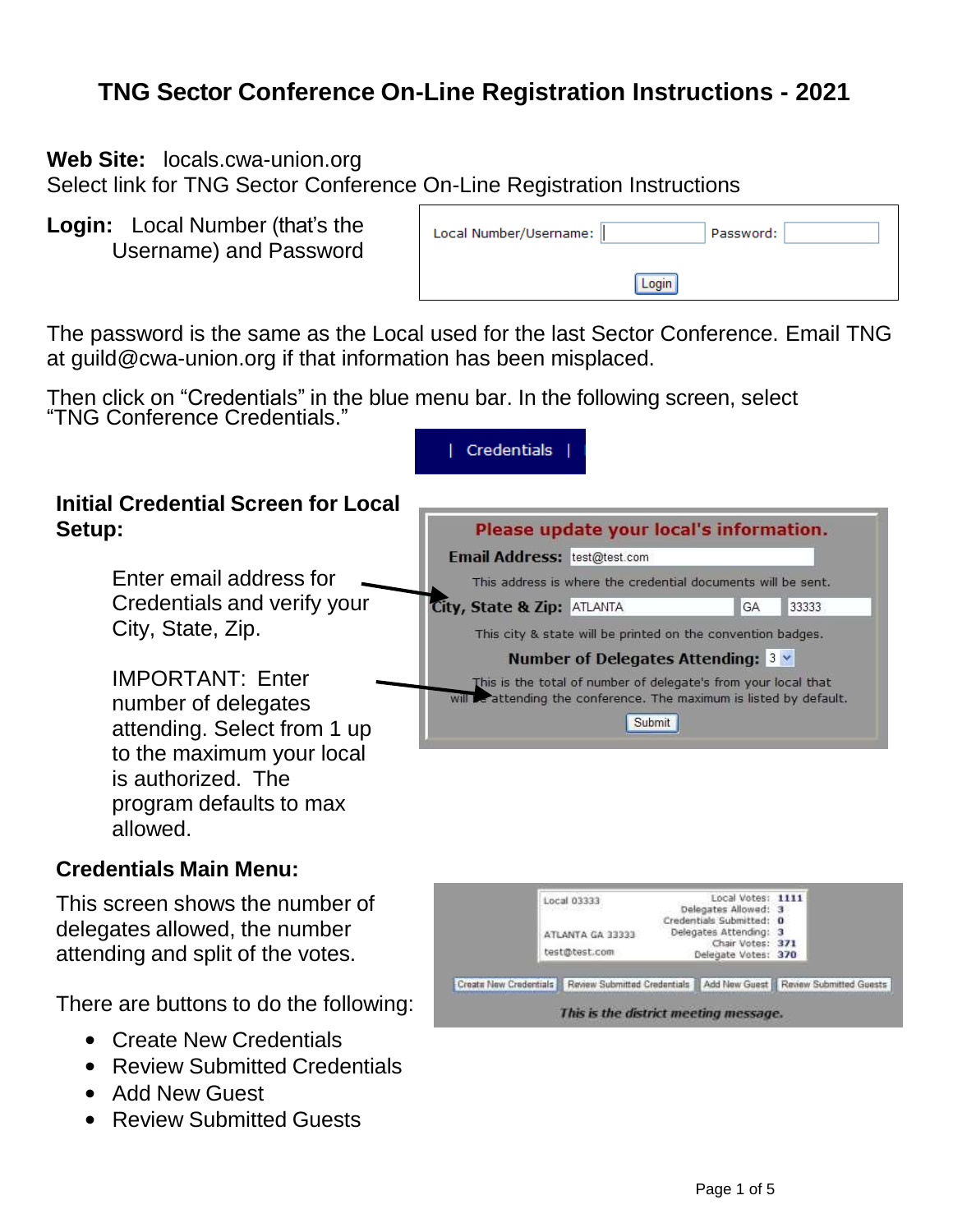### **Create New Credentials:**



### **CWA TNG Sector Conference On-Line: Credential Screen**

| First Name                   | M | Last Name |      |                        |           | Name for Badge/Nickname |  |  |  |
|------------------------------|---|-----------|------|------------------------|-----------|-------------------------|--|--|--|
| Street                       |   |           | City |                        | State     | Zip                     |  |  |  |
| Email Address                |   |           |      |                        |           |                         |  |  |  |
|                              |   |           |      | O Delegate @ Alternate |           |                         |  |  |  |
|                              |   |           |      |                        |           |                         |  |  |  |
|                              |   |           |      |                        |           |                         |  |  |  |
|                              |   |           |      |                        |           |                         |  |  |  |
|                              |   |           |      |                        |           |                         |  |  |  |
|                              |   |           |      | Submit                 | Reset     |                         |  |  |  |
|                              |   |           |      |                        |           |                         |  |  |  |
| * Items in red are required! |   |           |      |                        | Main Menu |                         |  |  |  |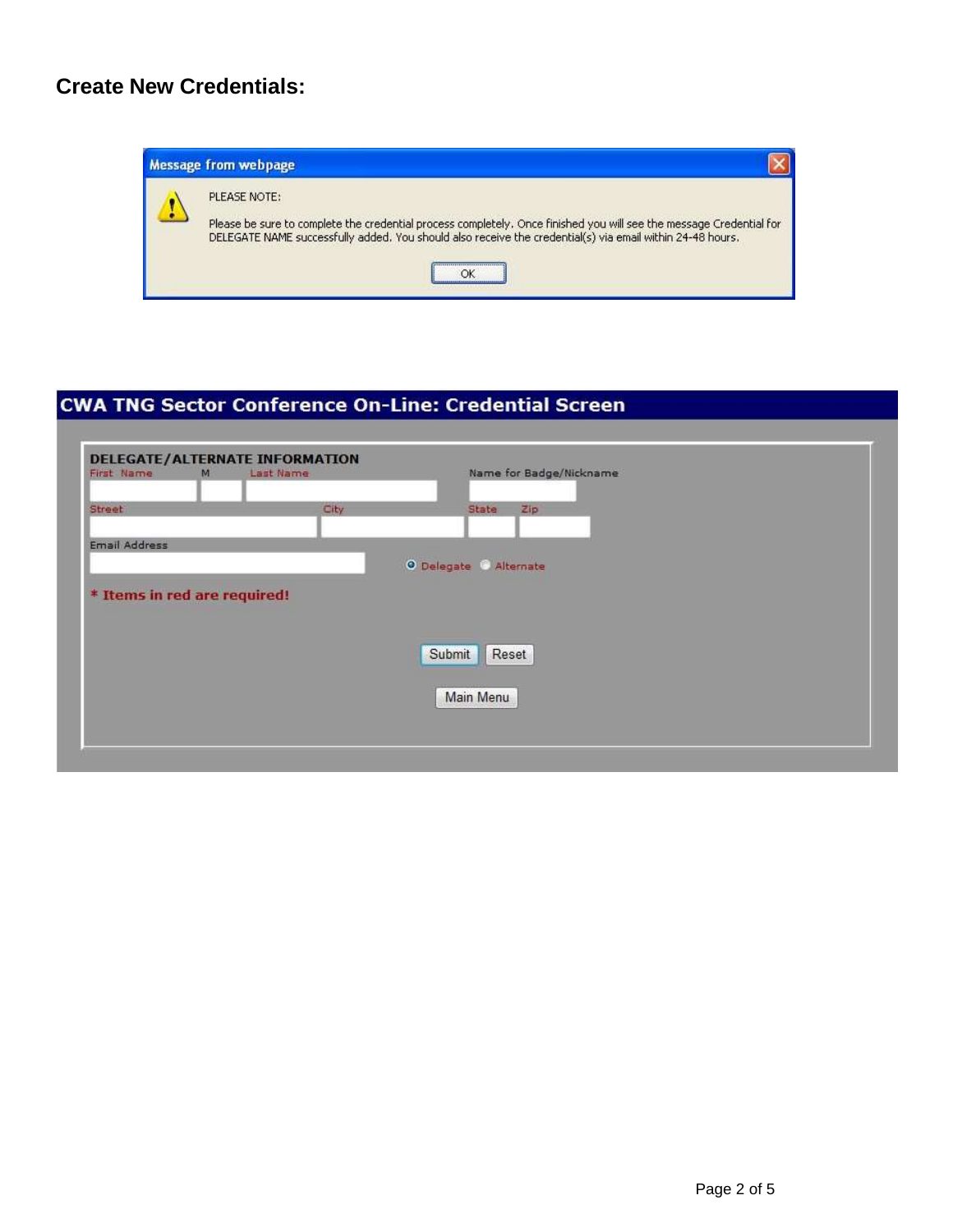| <b>CW</b>                                                                            | <b>The Union for the</b><br><b>Information Age</b> |  |
|--------------------------------------------------------------------------------------|----------------------------------------------------|--|
| <b>Communications Workers of America</b>                                             | AFL-CIO, CLC                                       |  |
|                                                                                      |                                                    |  |
| Alternate Credential for x x successfully added.                                     |                                                    |  |
| Completed credential form will be emailed to the local within a few days.            |                                                    |  |
| Please call CWA TNG Sector Office if you do not receive print image (pdf) via email. |                                                    |  |
|                                                                                      |                                                    |  |

Returning to the Main Menu and selecting "Create New Credential" will allow you to continue adding credentials for other delegates and alternates.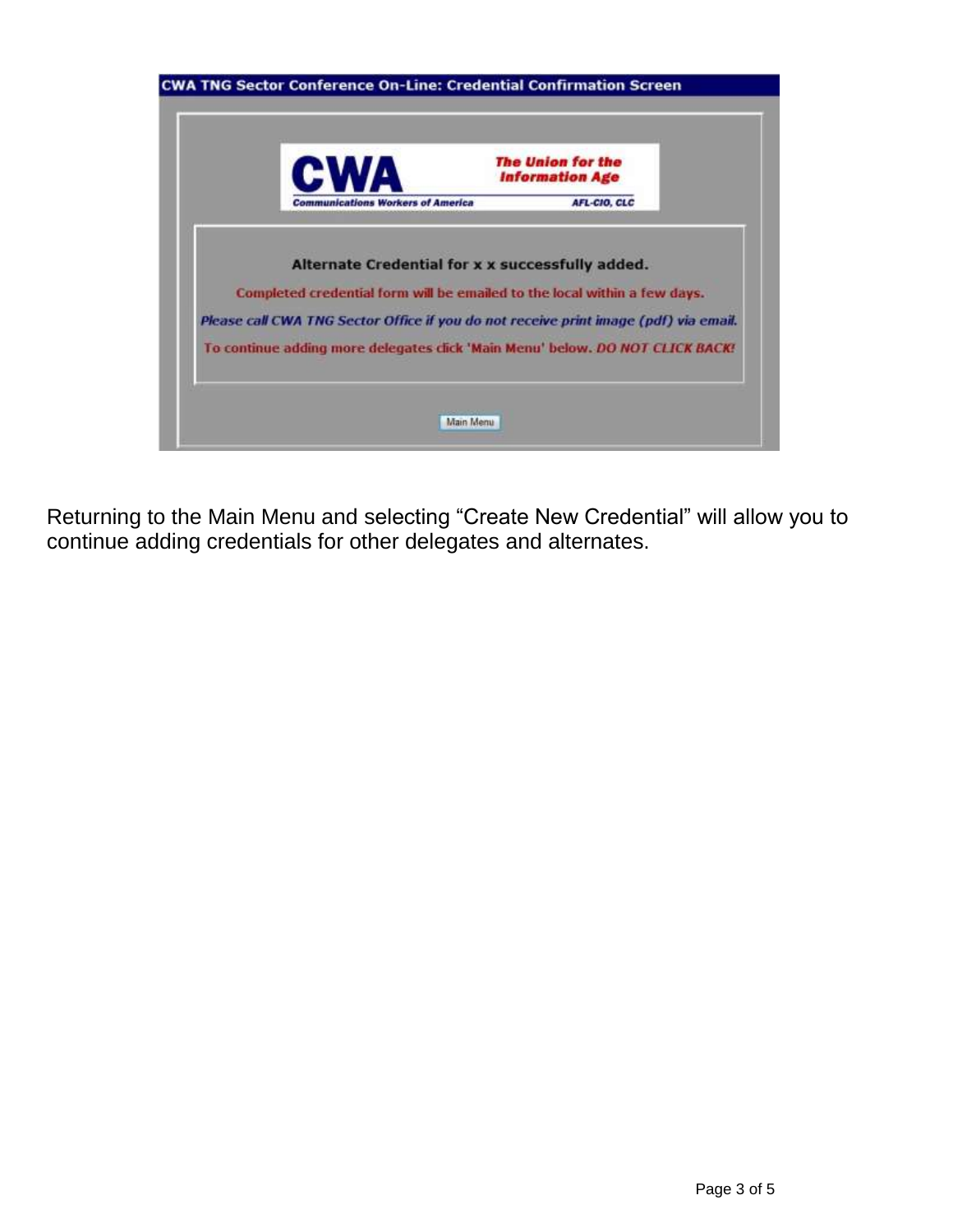#### **Add New Guest: GUEST INFORMATION** Name for Badge/Nickname First Name M Last Name Washington Martha Martha City State: Washington DC Title Email Address \* Items in red are required! Submit | Reset Main Menu

After selecting "Submit," a list of all guests previously registered will appear. If you are done adding guests, select "Main Menu" to return to main menu, or continue adding guests by selecting "Add guest."

## **Review Submitted Credentials:**

| <b>Submitted Credentials</b> |                          |                                                                                                                                                 |                                                            |                       |
|------------------------------|--------------------------|-------------------------------------------------------------------------------------------------------------------------------------------------|------------------------------------------------------------|-----------------------|
| Credential #                 | <b>Submitted Date</b>    | <b>Email Sent Date</b>                                                                                                                          | <b>Delegate Name</b>                                       | <b>Alternate Name</b> |
| $\mathbf{1}$                 | 06/17/2010               |                                                                                                                                                 | <b>ABRAHAM LINCOLN</b>                                     | JOHN R LEWIS          |
|                              |                          | Click credential number for details                                                                                                             | Any changes must be in writing to your CWA District Office |                       |
|                              |                          | <b>DELEGATE INFORMATION</b><br><b>ABRAHAM LINCOLN</b><br>1234 MAIN STREET<br>ATLANTA GA 33333<br>ABETHEPRES@YAHOO.COM<br><b>Badge Name: ABE</b> |                                                            |                       |
|                              |                          | Credential Submitted Date: 06/17/2010<br>Credential Number: 1<br><b>Credential Emailed: In Process</b><br>Credential Emailed to Local Date:     |                                                            |                       |
|                              |                          | Badge Name: JACK                                                                                                                                |                                                            |                       |
|                              | <b>Submitted Guests</b>  |                                                                                                                                                 |                                                            |                       |
| <b>Review</b>                |                          |                                                                                                                                                 |                                                            |                       |
| <b>Submitted</b>             | <b>First Middle Last</b> |                                                                                                                                                 | City, State                                                |                       |
| Guests:                      |                          | <b>MARTHA WASHINGTON</b>                                                                                                                        | WASHINGTON, DC                                             |                       |